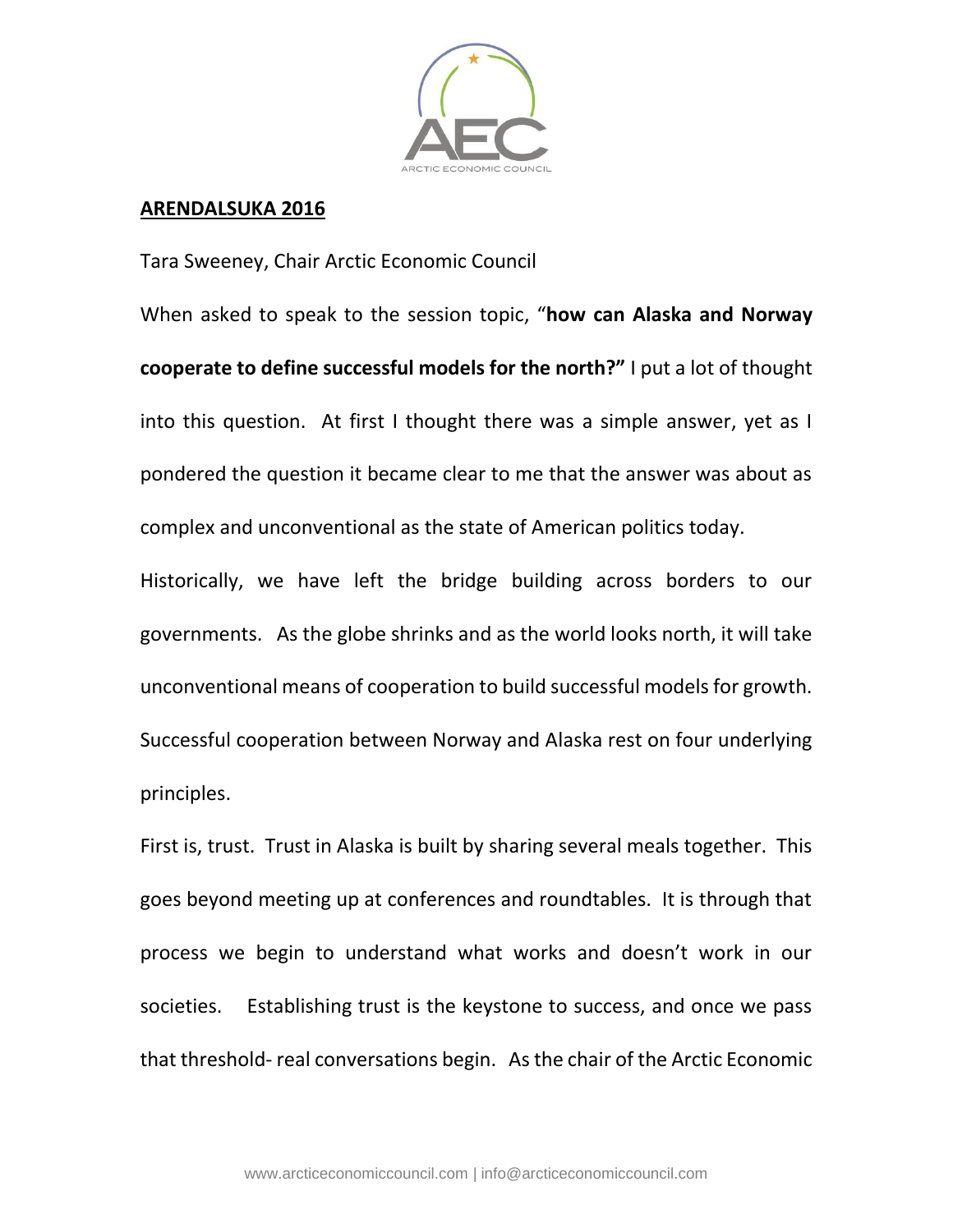

Council, I can say that the AEC provides the appropriate fora to build this trust.

The second underlying principal is commitment. Two types of commitments are needed. The first is a commitment within industry to building relationships, understanding the business culture and climate of their industry counterpart, and strategy development and execution. The second is a commitment by our governments to publically acknowledge, assist and embrace the relationships between Norway and Alaska. We have become over reliant on our government representatives to do all of the heavy lifting. The time has come for Norwegian and Alaskan businesses and business leaders to roll up our sleeves and become part of the solution, serving as a partner to our government representatives in this endeavor.

The third principle is an unconventional approach called, "the piggy back". Norway and Alaska have been hit hard by global oil prices, and in this time of transition, gone are the days of lavish spending and exclusivity. We have to do more with less, which makes heightened cooperation ripe for our arctic states. It is important that we maximize our time and opportunities, and this can be done by combining several events in succession, whereby we "piggy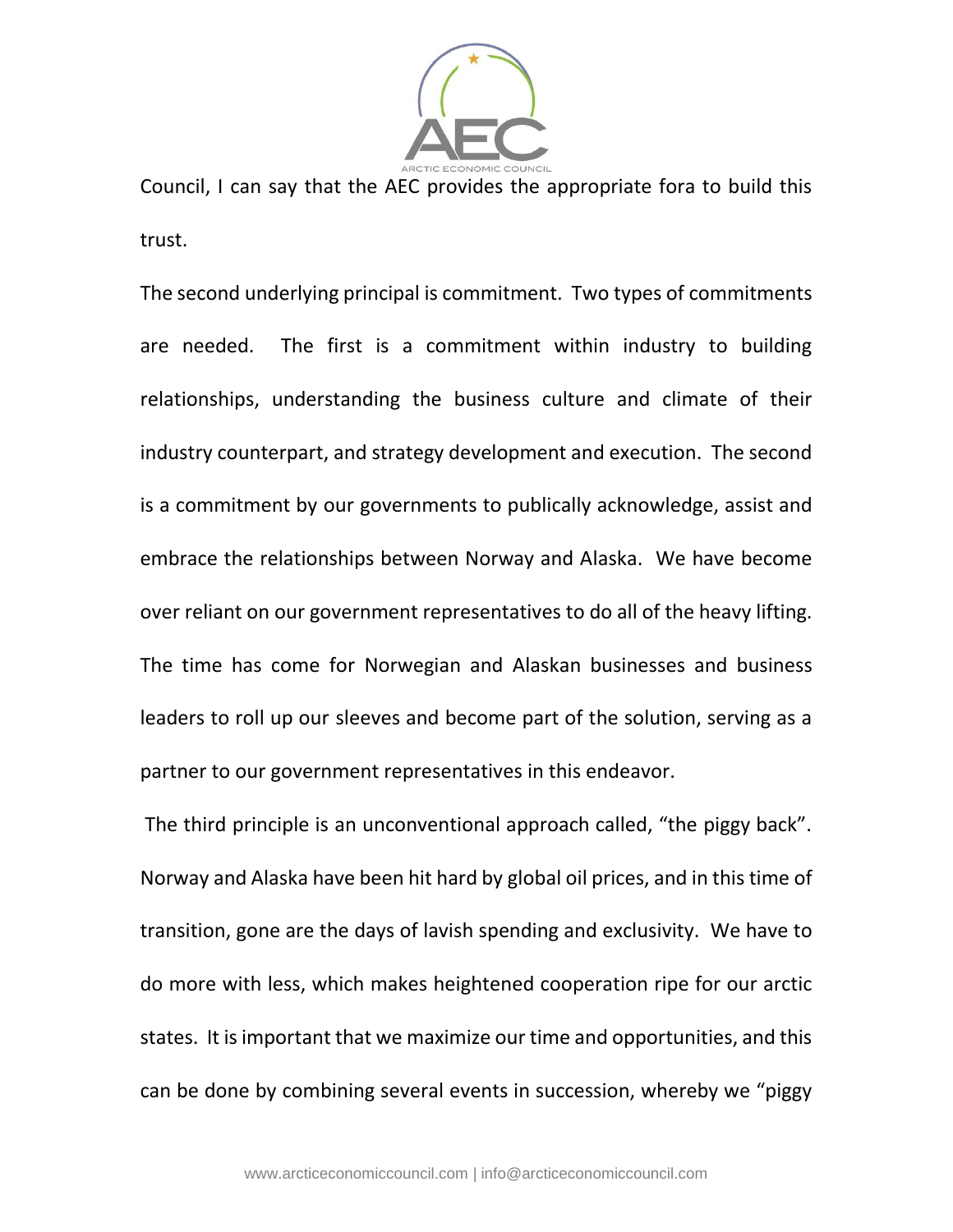

back" with one another. For example, when the Arctic Economic Council holds its annual meeting in Fairbanks in 2017, we are deliberating whether there is value in collaborating with other like-minded organizations, like the Arctic Business Council. This could bring together two Arctic organizations which could engage in dialogue and problem solving.

Finally, the fourth principle is silo; moreover, breaking down those silos within and amongst our borders. Gone are the days of pride in ownership; it is essential that for our two arctic states to become successful we must rise above territorialism and break down those silos. Let us identify a handful of sectors common to Norway and Alaska and put together clusters of thought leaders from the private, academic, scientific and government sectors to come up with successful models we can both embrace.

While it may seem unconventional on its face, it really is quite simple. We must have the will to succeed. In September 2015, I had the honor of standing with Foreign Minister Børge Brende to raise the AEC flag in Tromsø. It was at that event he said, "If we are going to make the high north our most innovative region, we are dependent upon cooperation with others." Those words ring true still today.